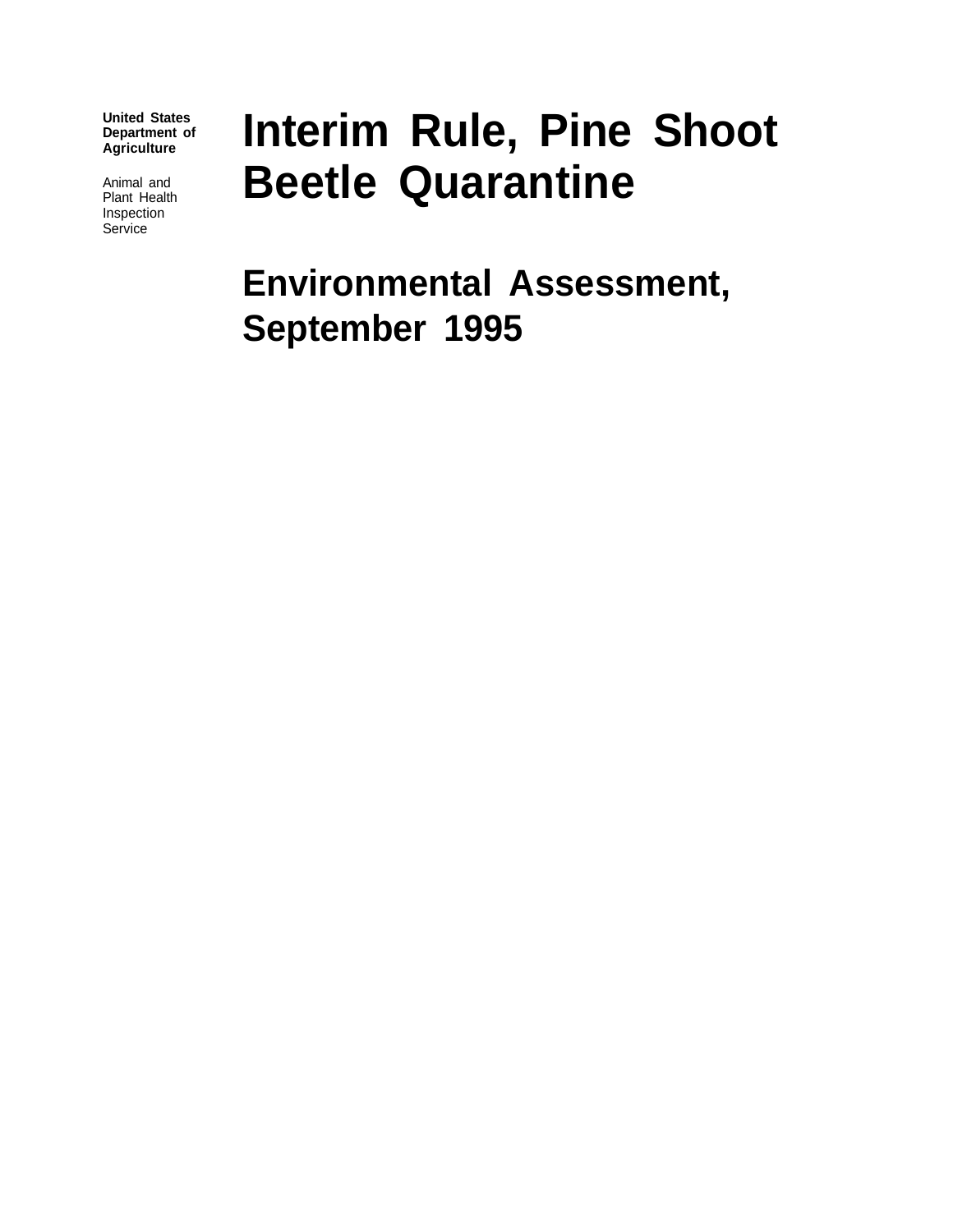# **Interim Rule Pine Shoot Beetle Quarantine**

### **Environmental Assessment**

### **September 1995**

#### **Agency Contact:**

 $\overline{a}$ 

 $\overline{\phantom{a}}$ 

 $\overline{a}$ 

 $\overline{a}$ 

Stephen A. Knight Senior Operations Officer Domestic and Emergency Operations Plant Protection and Quarantine Animal and Plant Health Inspection Service U.S. Department of Agriculture 4700 River Road, Unit 134 Riverdale, MD 20737-1236

The U.S. Department of Agriculture (USDA) prohibits discrimination in its programs on the basis of race, color, national origin, sex, religion,age, disability, political beliefs, and marital or familial status. (Not all prohibited bases apply to all programs.) Persons with disabilities who require alternative means for communication of program information (braille, large print, audiotape, etc.) should contact the USDA Office of Communications at (202) 720-2791.

Mention of companies or commercial products in this report does not imply recommendation or endorsement by the U.S. Department of Agriculture over others not mentioned. USDA neither guarantees nor warrants the standard of any product mentioned. Product names are mentioned solely to report factually on available data and to provide specific information.

This publication reports research involving pesticides. All uses of pesticides must be registered by appropriate State and/or Federal agencies before they can be recommended.

CAUTION: Pesticides can be injurious to humans, domestic animals, desirable plants, and fish or other wildlife—if they are not handled or applied properly. Use all pesticides selectively and carefully. Follow recommended practices for the disposal of surplus pesticides and pesticide containers.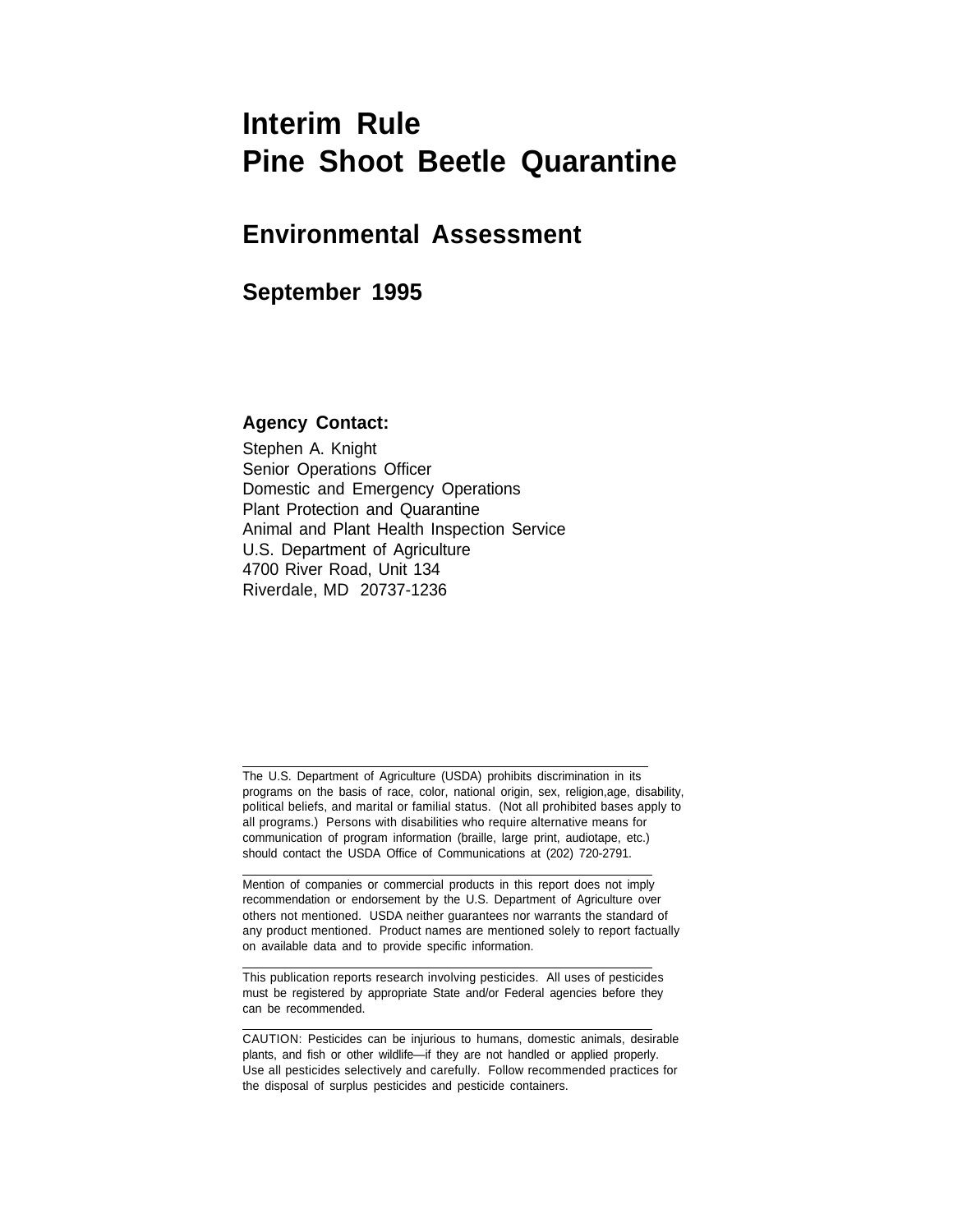### **Table of Contents**

| $\mathbf{L}$ | A. Pine Shoot Beetle Biology and Control 1<br>B. Current Regulatory Status  2 |
|--------------|-------------------------------------------------------------------------------|
| Н.           | Need for the Proposed Action  3                                               |
| Ш.           |                                                                               |
|              |                                                                               |
|              | A. Proposed Interim Rule  3                                                   |
|              | B. No Action  4                                                               |
|              | C. Elimination of Quarantine  4                                               |
| IV.          | <b>Environmental Impacts of Proposed Action and</b>                           |
|              | Alternatives  4                                                               |
|              | A. Proposed Interim Rule  4                                                   |
|              |                                                                               |
|              |                                                                               |
| V.           | Agencies, Organizations, and Individuals                                      |
|              |                                                                               |
| VL.          |                                                                               |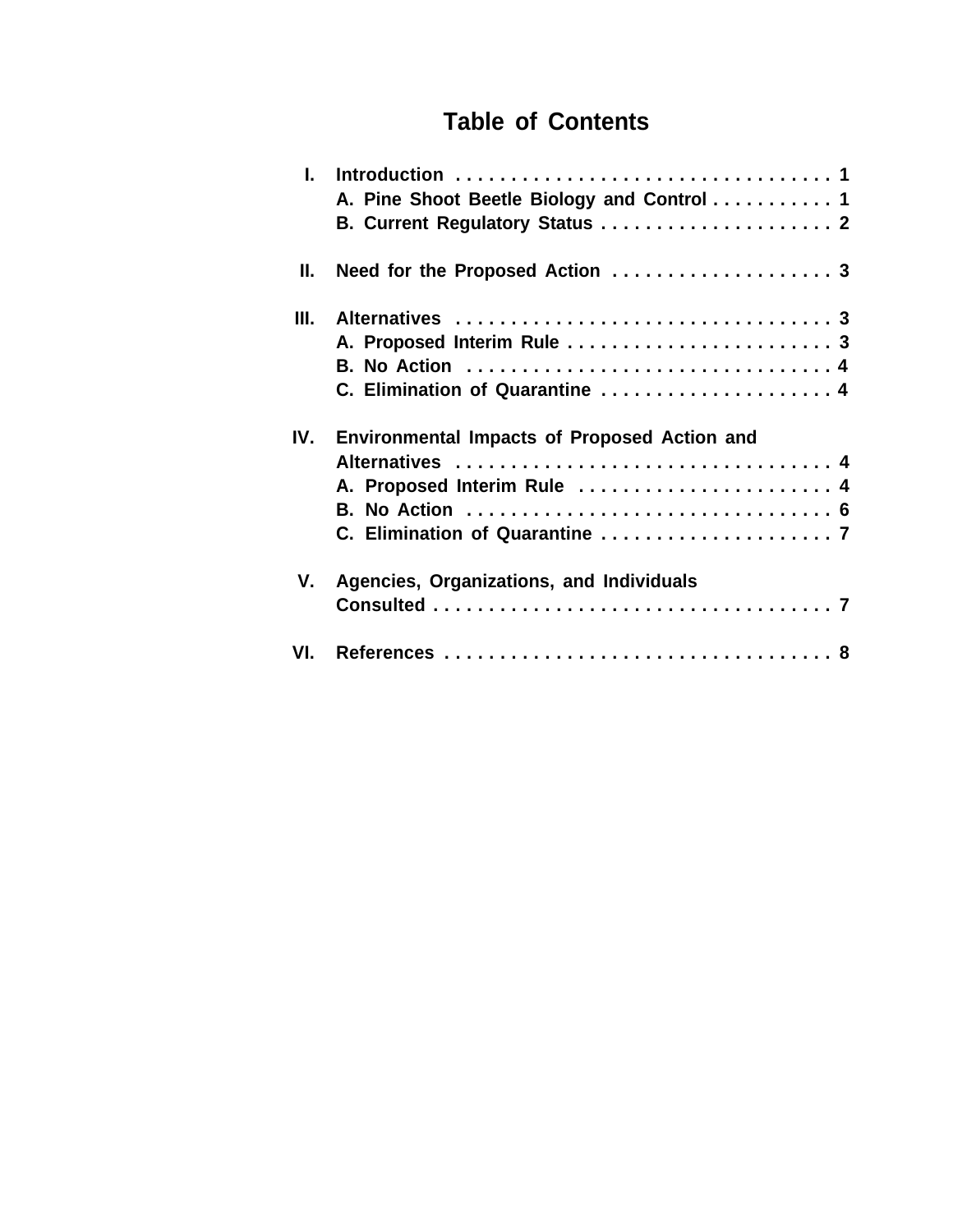### **I. Introduction**

The U.S. Department of Agriculture (USDA), Animal and Plant Health Inspection Service (APHIS), is proposing an interim rule for changes in 7 CFR Part 301, Part 301.50 (Domestic Quarantines, Pine Shoot Beetle). The changes amend the quarantine by adding new regulated articles (pine wreaths and pine garlands) to the list of regulated articles (section 301.50- 29(a)) and expanding the quarantined area (section 301.50-3) to include additional counties found to be infested with pine shoot beetle. This environmental assessment (EA) analyzes the potential environmental effects of the proposed interim rule and its alternatives.

The proposed interim rule changes comprise a Federal action under the National Environmental Policy Act (NEPA) (42 U.S.C. 4321 *et seq.*). Under the Council on Environmental Quality's NEPA implementing regulations (40 CFR § 1501.4(b)(1992), an EA must be prepared for such an action. An EA is "a concise public document" that must include "brief discussions for the need of the proposed action, of alternatives as required by section  $102(2)(E)$ , of the environmental impacts of the proposed action and alternatives, and a listing of agencies and persons consulted." In this EA, APHIS considered three alternatives: (1) the proposed action, (2) no action (no change in the current quarantine program), and (3) termination of the quarantine program.

### **A. Pine Shoot Beetle Biology and Control**

The pine shoot beetle (*Tomicus piniperda*) is native to Europe and Asia (Långström, 1980; Speight and Wainhouse, 1989), where it is a destructive pest of pine and related species. During July 1992, pine shoot beetle was detected on a Christmas tree farm near Strongsville, Ohio. The initial detection led to surveys in surrounding areas to delimit the infestation. As of July 1994, the pest has been found in pine tree plantings and nurseries in Ohio, Illinois, Indiana, Michigan, New York, and Pennsylvania. Pine shoot beetle was probably introduced into the United States with dunnage (roughcut timber with attached bark used to stabilize cargo in the hulls of ships). It is now believed that this pest has been in the United States for at least 3–6 years. Pine shoot beetle may have been detected only recently because the last four winters in the infested area have been mild enough to allow populations to increase to detectable levels.

Adult beetles lay eggs in freshly cut logs. During heavy infestations they may also lay eggs in the trunks of trees that are already weakened by other factors. When eggs hatch, the young feed on the inner bark and surface of the wood (Speight and Wainhouse, 1989). This damage is often cosmetic and does not seriously degrade the quality of wood products. Most damage to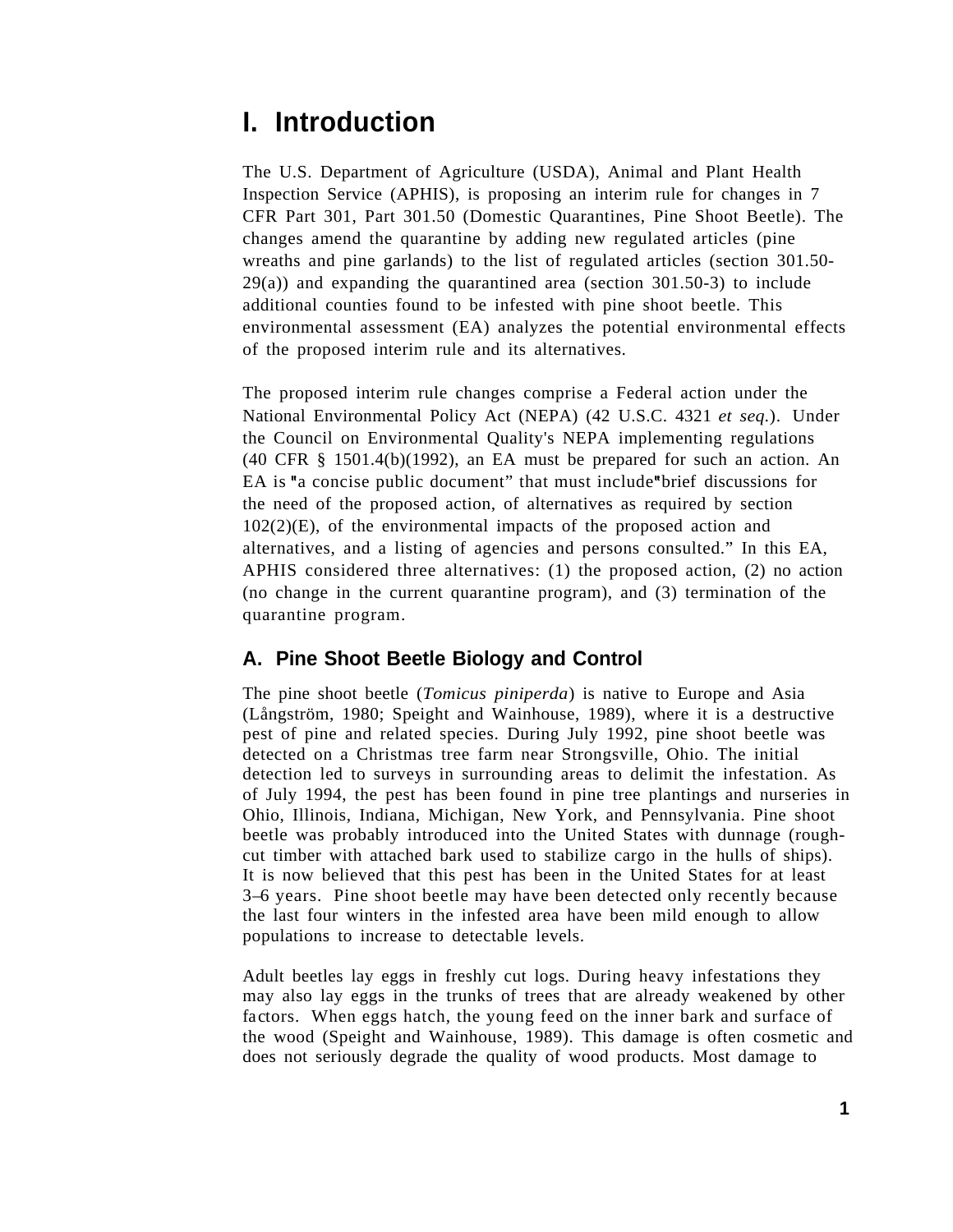living trees results from feeding by adults. When juvenile development is complete, the adult flies to the tops of trees where it bores into the center of a healthy new shoot and proceeds to hollow it out by feeding on the pith. Each beetle may kill four or more of these shoots during the adult phase of its life. After overwintering under bark at the base of host trees, adults fly back to recently cut logs where they mate and lay eggs. Adults may subsequently continue feeding on shoots in preparation for further egg laying.

Heavy infestations of pine shoot beetle typically kill most of the lateral shoots near the tops of trees. In rare cases, whole trees may be killed either by direct damage or by pathogenic fungi introduced by the beetle. Managed and natural stands of pine are at risk from infestations of pine shoot beetle. So far, economic impacts and damage associated with pine shoot beetle in the United States have been minimal. The proposed interim rule adds pine wreaths and garlands to the list of articles regulated before movement from the infested area to areas outside the quarantine and establishes a quarantine around those additional areas recently demonstrated to be infested with pine shoot beetle. Infested areas require inspection and/or treatment of regulated articles (potential pine shoot beetle host material) before movement from the infested area to areas outside the quarantine.

Eradication and suppression have not been considered viable alternatives in preventing human-assisted spread of this pest because no reliable methods are available and the current infestation is so widespread (eight states). Natural dispersal of pine shoot beetle is quite slow because females lay their eggs within approximately 1 kilometer of the area where they feed and larvae have poor dispersal capabilities. This protracted dispersal could lend itself to an eradication and suppression protocol, except for two factors: (1) during the brief time newly metamorphosed adults require to move between larval and adult feeding habitats, all life stages of pine shoot beetle are sheltered from insecticides and other control agents by living within plant tissues; and (2) currently, there are no reliable means of directly attacking pine shoot beetle with biological control agents or attracting it with lures. In Scandinavia where pine shoot beetle occurs naturally, damage caused by pine shoot beetle is minimized through management of its host material. The primary potential for dispersal of pine shoot beetle is via transport of infested host material by humans.

#### **B. Current Regulatory Status**

The present quarantine area includes 10 counties in Illinois, 31 in Indiana, 37 in Michigan, 12 in New York, 18 in Ohio, and 10 in Pennsylvania. Movement of regulated articles interstate from any quarantined county is prohibited except in accordance with prescribed conditions. Regulated articles include pine Christmas trees; pine nursery stock; pine stumps and pine bark nuggets, including bark chips; and pine logs and lumber with bark attached.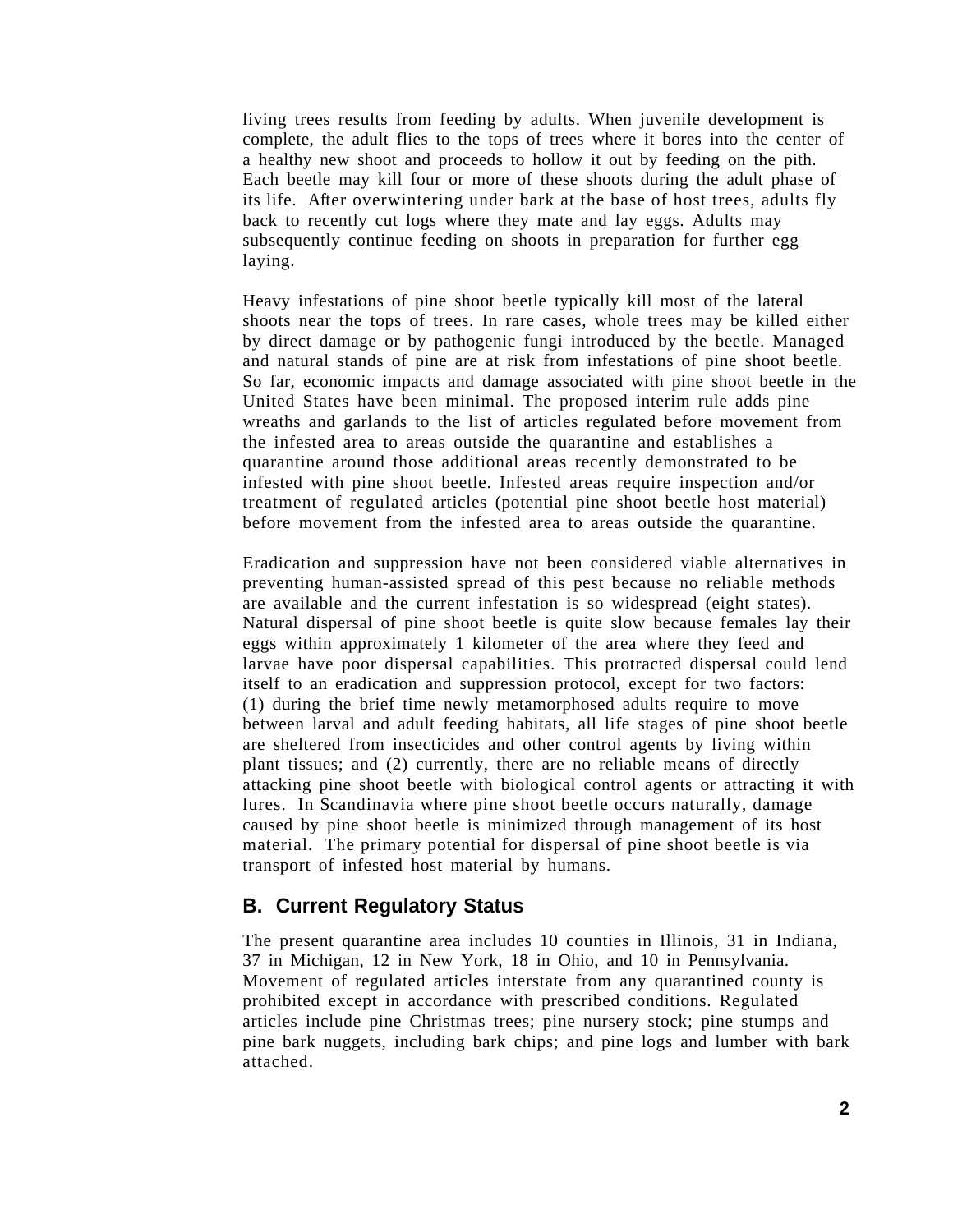Interstate movement of regulated articles is allowed subject to inspection and associated issuance of Limited Permits or Certificates. Interstate movement of pine seedlings less than 36 inches tall is allowed if these have been certified as pest-free by visual examination. Greenhouse-grown ornamental pines can also be moved interstate if the premises are certified pest-free and protected to prevent pest entry. Interstate movement of pine stumps, bark nuggets, and bark chips is allowed if the articles are fumigated with methyl bromide. Interstate movement of pine logs and lumber, depending on the origin and destination of the articles (quarantine versus nonquarantine areas) and the season of the year, may be allowed after fumigation with methyl bromide and/or in closed containers and/or without stopping in a quarantine area. Cut Christmas trees may be moved interstate, depending on the origin and destination of the articles, without stopping in a quarantine area or after inspection and certification as pest-free or after cold treatment or fumigation with methyl bromide. Cut and unsold Christmas trees after December 25 must be either fumigated, burned, or chipped before disposal by January 1.

### **II. Need for the Proposed Action**

The interim rule is needed to introduce changes in the quarantine to impede the spread of the pine shoot beetle from newly infested areas and reduce its potential for environmental and economic damage. The interim rule accomplishes this by adding new regulated articles to the list of articles regulated for pine shoot beetle and adding new counties to the quarantine area.

The USDA has the authority to establish quarantine areas under the Plant Quarantine Act, as amended (7 U.S.C. 151 *et seq*.), which regulates the importation of nursery stock, plants, and plant products. The Act provides for establishment of quarantine districts to regulate movement of plants for various purposes, including interstate shipments. The Federal Plant Pest Act, as amended (7 U.S.C. 150aa *et seq*.), enables USDA to use emergency measures to inspect and seize regulated articles and regulate the movement of articles by requiring general or specific permits in accordance with certain conditions. The purpose and need of the proposed interim rule change is to prevent human-assisted dispersal of pine shoot beetle from infested (quarantine) areas to uninfested areas.

### **III. Alternatives**

### **A. Proposed Interim Rule**

The proposed interim rule adds pine wreaths and pine garlands (which have been determined to be capable of harboring pine shoot beetle) to the list of regulated articles and adds counties that have been newly determined to be infested with pine shoot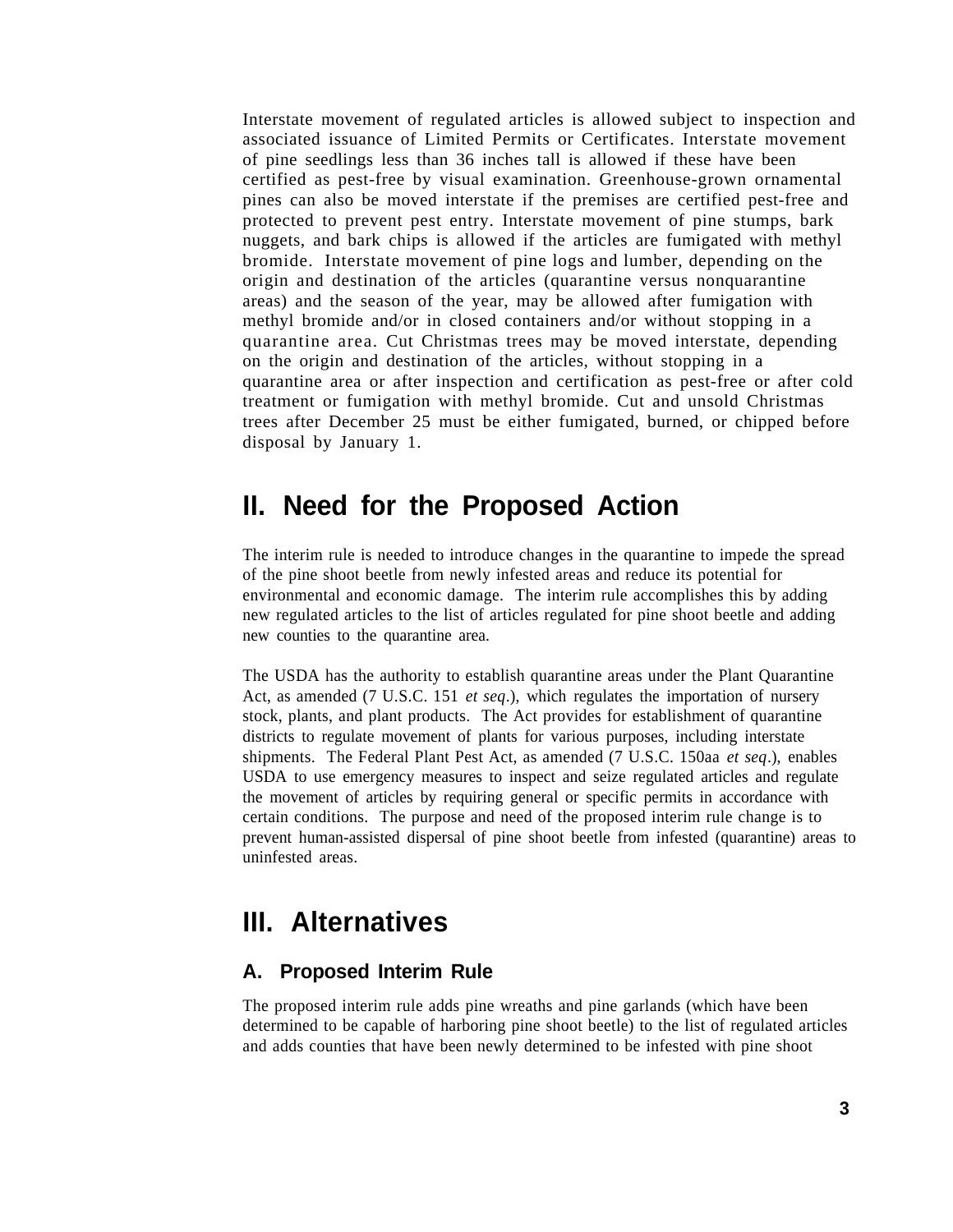beetle to the quarantine area. (Refer to figure 1 for a list of counties added to the quarantine area.) The list represents 28 counties in 6 states (2 new counties in 2 new states) that would be added to the current 118 counties in 6 states presently quarantined for pine shoot beetle.

Federal coordination appears to be the most effective approach for prevention of human-assisted spread of pine shoot beetle. The proposed interim rule would ensure that the quarantine is consistent for all states. It represents a cooperative effort between APHIS and the governments of states with pine shoot beetle infestations. Quarantines are specified on a county-wide basis, with the states continuing to regulate the intrastate movement of host materials from infested counties. APHIS would continue to regulate movement of host materials across state boundaries.

**Figure 1. Counties Added to the Pine Shoot Beetle Quarantine**

| <b>State</b>    | <b>Counties</b>                                                                                                        |
|-----------------|------------------------------------------------------------------------------------------------------------------------|
| <b>Illinois</b> | Champaign, Grundy, Vermilion, Winnebago                                                                                |
| Maryland        | Allegany                                                                                                               |
| New York        | Steuben                                                                                                                |
| Ohio            | Carroll, Columbiana, Crawford, Fulton, Holmes, Lucas, Ottawa, Sandusky,<br>Seneca, Tuscarawas, Williams, Wood, Wyandot |
| Pennsylvania    | Armstrong, Cameron, Clearfield, Elk, Forest, Jefferson, McKean,<br>Westmoreland                                        |
| West Virginia   | Hancock                                                                                                                |

#### **B. No Action**

Under the no action alternative, there would be no change in the regulations currently being implemented by APHIS to limit spread of pine shoot beetle. Counties newly determined to be infested with pine shoot beetle would not be included in the Federal quarantine area and thus would not be restricted in the interstate movement of infested materials. No new articles would be added to the list of articles regulated for pine shoot beetle.

### **C. Elimination of Quarantine**

Under this alternative, the Federal quarantine and its associated restrictions on interstate movement of potentially infested pine shoot beetle host material would be eliminated, subject to reinstatement when improved techniques for preventing spread of pine shoot beetle become available. At their discretion, individual states could examine the problem and implement quarantines and/or programs to serve their own needs.

## **IV. Environmental Impacts of Proposed Action and Alternatives**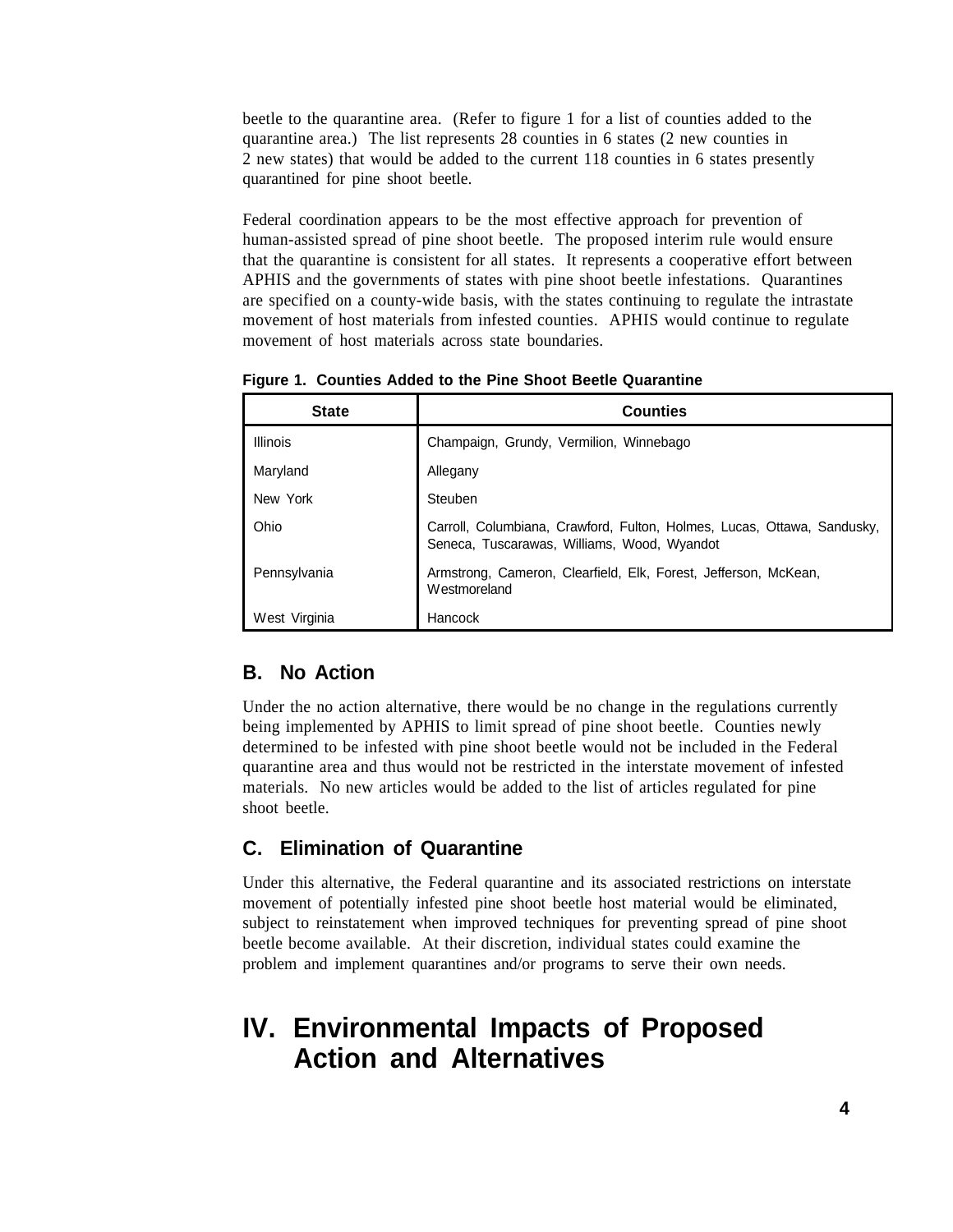#### **A. Proposed Interim Rule**

Beneficial and adverse environmental impacts would result from the changes incurred through the proposed interim rule.

The changes sought in the quarantine would impede the spread of pine shoot beetle, resulting in beneficial environmental impact (minimization of ecological disruption in natural ecosystems and minimization of losses in commercially managed agricultural systems). Those beneficial impacts are difficult to quantify because they are related to host distribution and diversity. It is safe to say, however, that use of pine and related tree stands for commercial purposes, esthetic purposes, recreation, and wildlife cover would be enhanced if the spread of pine shoot beetle is impeded. In some cases, where those natural ecosystems provide habitat for endangered and threatened species, the survivability of those species also would be enhanced.

Minimal adverse impact may be anticipated from the disposal of some regulated items, such as cut Christmas trees, and the use of the chemical fumigant methyl bromide. Although methyl bromide is an acutely toxic vapor that can produce systemic and cumulative effects on humans that are excessively exposed, its use in this program presents minimal potential for environmental impact. The anticipated lack of environmental impact is a result of (1) the carefully controlled manner in which it is used, (2) its short half-life and quick dispersal, (3) the relatively small increase in use that would result from this interim rule, and (4) the minimal contribution of agricultural use of methyl bromide to the ozone depletion phenomenon. Further explanation follows.

Fumigations of wood products with methyl bromide are conducted in a temporary or permanent exposure chamber following guidelines in the APHIS "Plant Protection and Quarantine Treatment Manual." Adherence to these guidelines protects the applicators, workers, and the general public from exposure and any adverse effects of methyl bromide. There is a 30-foot (10-meter) area around the fumigation chamber where entry is restricted to individuals wearing self-contained breathing apparatus when a fumigation is being conducted. When the prescribed treatment period is over, the chamber is aerated with ventilation fans and the methyl bromide is vented into the atmosphere.

Methyl bromide gas is heavier than air, is highly volatile, and disperses rapidly when released. Exposure and risk of adverse effects to humans and nontarget organisms from fumigations is prevented by routine safety precautions and dispersion and mixing within the 30-foot restricted area. After venting, detectable amounts of methyl bromide may reach adjacent soil or surface water, or accumulate in low areas adjacent to fumigation facilities, but minimal impact is anticipated. The half-life of methyl bromide is less than 7 hours in water (Wegman *et al.*, 1981) and less than 8 days in soil (EPA, 1992).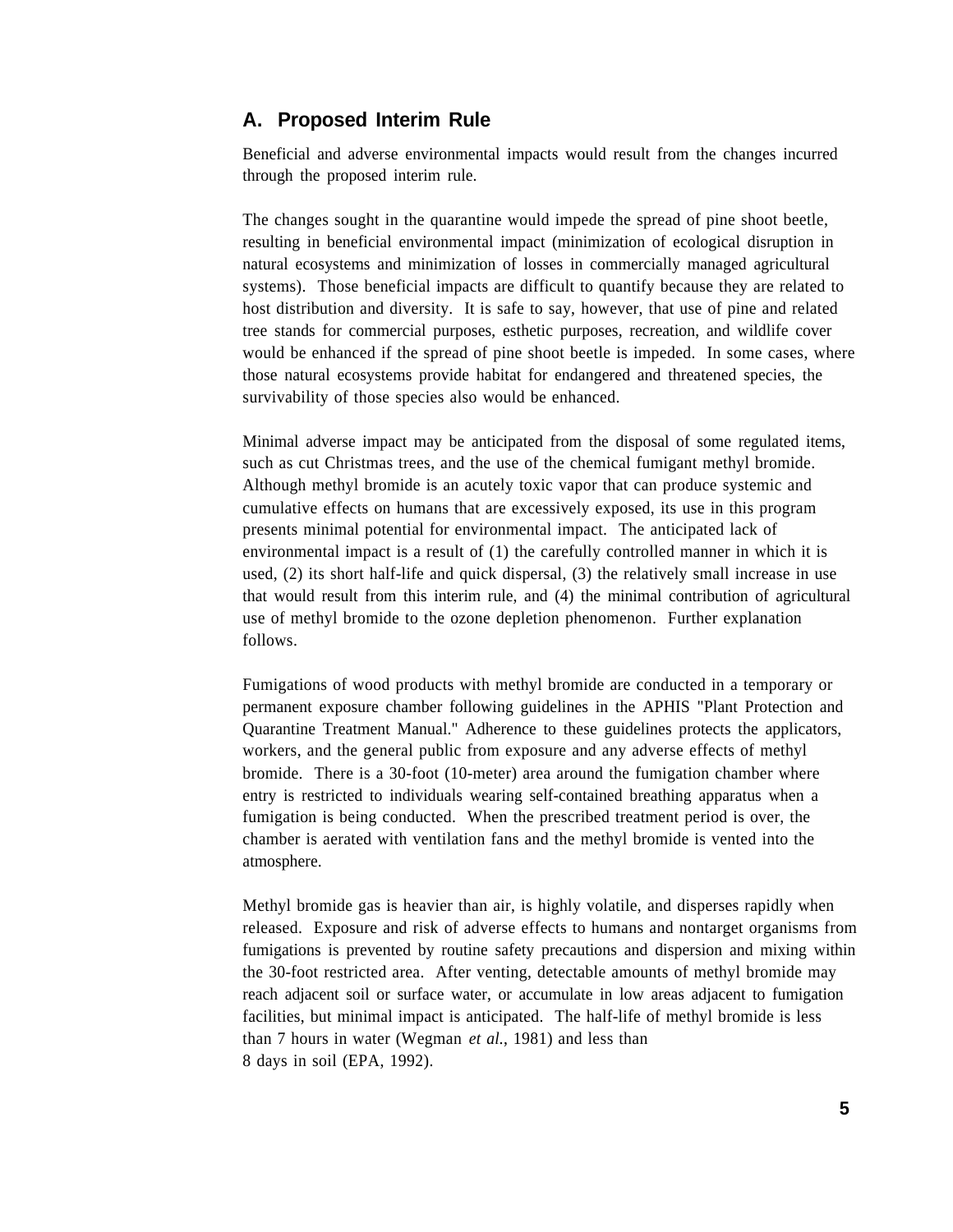The U.S. Environmental Protection Agency (EPA) has classified methyl bromide as an ozone-depleting chemical, similar to chlorofluorocarbons (CFC's) and other halogen gases, and is requiring that the production and use of the compound be phased out by the year 2001. Halogen gases have been implicated in ozone destruction in the stratosphere, and ozone depletion has been identified as a contributing factor in the anticipated rise in the incidence of skin and other cancers associated with increased exposure to ultraviolet light.

A number of factors suggest that methyl bromide associated with agricultural fumigation may be of limited importance in ozone depletion. Methyl bromide has a short atmospheric half-life compared to CFC's (1.6 years versus 80–100 years (Mix, 1992)). Also, a large percentage of atmospheric bromine may be generated naturally by marine wave action (Sturges and Harrison, 1986), whereas industrial and agricultural sources contribute from 10% to 35% (Prather *et al.*, 1984). Some industrial sources associated with the manufacture of polyester fibers release into the atmosphere nearly 1 million pounds of methyl bromide in a year (Bonvie, 1992). Thus, the contribution from agricultural methyl bromide would be small relative to natural and industrial sources of bromine. The total amount of methyl bromide required by APHIS (for all of its programs) in Fiscal Year 1992 contributed less than one-half of one percent of the atmospheric load of methyl bromide from all human uses.

APHIS analyzed its use of methyl bromide for certification of imported logs, lumber, and other unmanufactured wood products in an environmental impact statement (EIS) (USDA, 1994), incorporated by reference in this EA. For 1992, it calculated only a 0.000042 percent increase in ozone depletion from program use of methyl bromide, an insignificant change. For the pine shoot beetle quarantine, the costs associated with fumigation make other regulatory options more desirable; therefore, the number of fumigations that will be done is expected to be minimal. Because far fewer fumigations are required for the pine shoot beetle quarantine than for imports, there should be no significant contribution to ozone depletion.

Because the newly quarantined areas are not major exporters of regulated articles (pine logs, pine lumber with bark, pine stumps, pine bark nuggets, pine chips, and cut Christmas trees), relatively few treatments would be required. In addition, the number of unsold Christmas trees that are fumigated instead of burned or chipped is expected to be very low, owing to the ease and low cost of burning and chipping to dispose of discarded trees. Thus, the number of fumigations is expected to be very low.

#### **B. No Action**

Potential environmental impacts under the no action alternative would be virtually the same as those under the present program because the control methods which give rise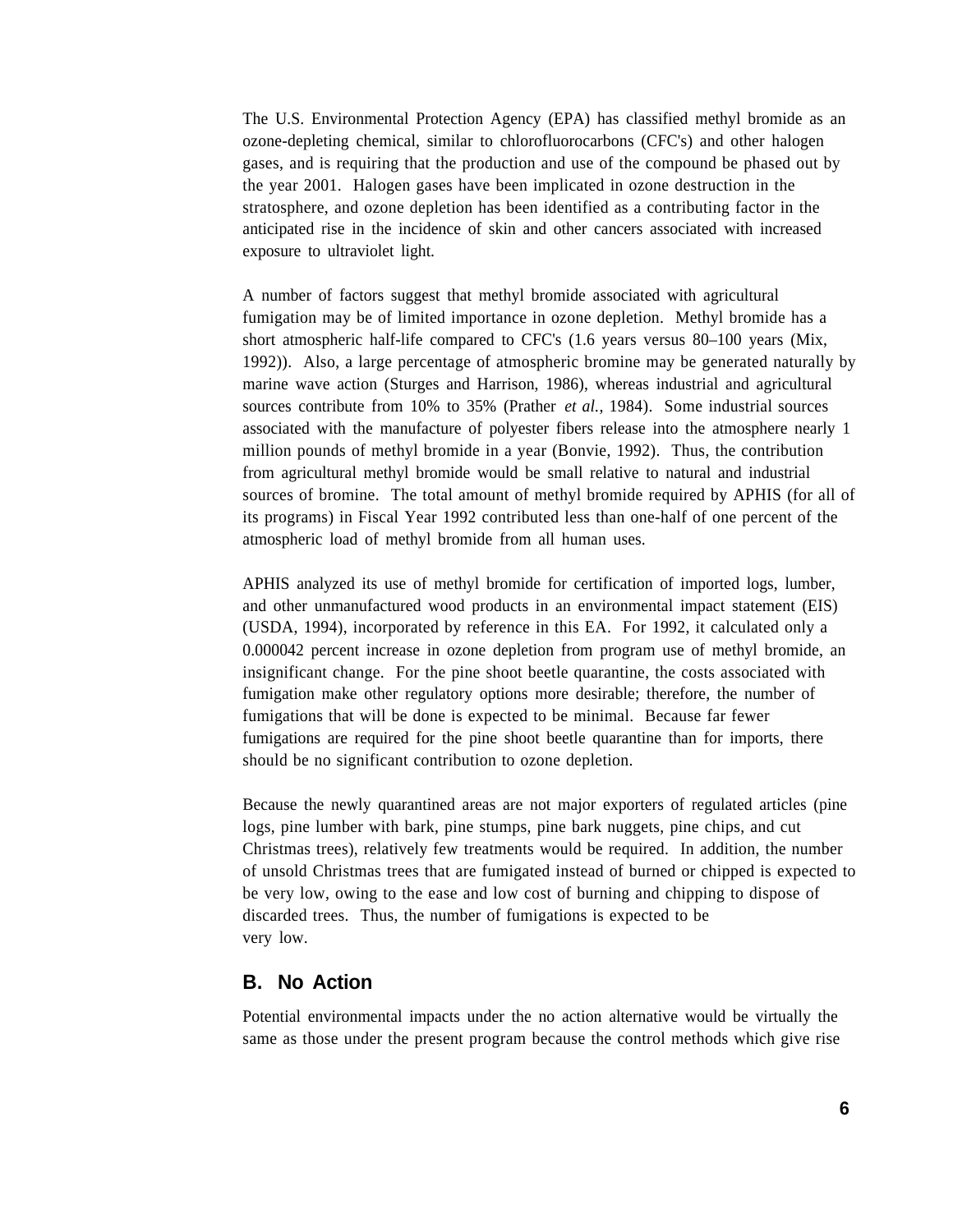to those impacts would remain the same. The magnitude of those environmental impacts would be only slightly less.

#### **C. Elimination of Quarantine**

In the absence of any Federal action to regulate movement of pine shoot beetle host material from newly infested areas, natural pine ecosystems and pine timber industries could be at considerable risk. In addition to allowing the spread of pine shoot beetle to natural and agricultural ecosystems to go unchecked, this alternative could also lead to increased use of chemical insecticides as individual growers or local communities attempt to suppress or eradicate pine shoot beetle infestations.

Detailed consideration of such an alternative may be appropriate in the future, but is not warranted at the present time due to insufficient information. It has yet to be determined that the documentation of "new" infestations represents movement of pine shoot beetle from previously documented infestations, rather than representing previously established infestations that have been newly detected. The pathway for human-assisted spread of pine shoot beetle has yet to be fully documented, and although methyl bromide fumigation is quite effective in killing pine shoot beetle, its contributing role in preventing the spread of pine shoot beetle is unquantified.

# **V. Agencies, Organizations, and Individuals Consulted**

This environmental assessment was prepared and reviewed by the Animal and Plant Health Inspection Service, Plant Protection and Quarantine, Domestic and Emergency Operations:

Charles H. Bare (preparer) Senior Operations Officer

Stephen A. Knight Senior Operations Officer

Individuals within the following organizations were contacted for information or to review documents during the preparation of this environmental assessment:

Forest Pest Management Forest Service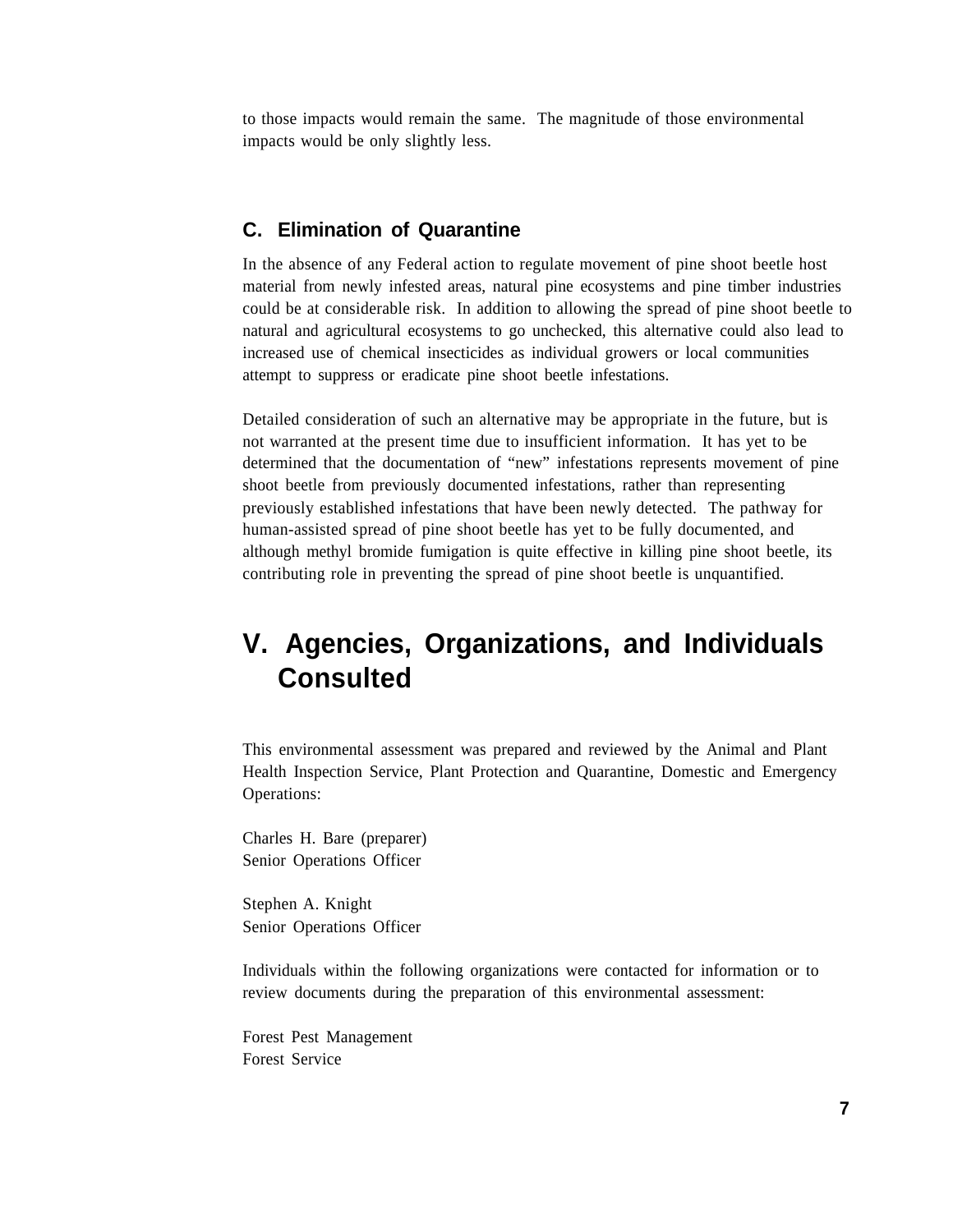U.S. Department of Agriculture 201 14 Street, SW. Washington, DC 20250

Environmental Analysis and Documentation Biotechnology, Biologics, and Environmental Protection Animal and Plant Health Inspection Service U.S. Department of Agriculture Riverdale, MD 20737-1237

Technical and Scientific Services Biotechnology, Biologics, and Environmental Protection Animal and Plant Health Inspection Service U.S. Department of Agriculture Riverdale, MD 20737-1237

National Christmas Tree Association Board of Directors Ohio Directorate 111 Pine Knoll Terrace St. Clairsville, OH 43950

### **VI. References**

Animal and Plant Health Inspection Service, U.S. Department of Agriculture, 1994. Importation of logs, lumber, and other unmanufactured wood articles. Environmental impact statement, July 1994.

Bonvie, L., and Bonvie, B., 1992. Methyl bromide: the hole truth. Buzzworm 4:26.

- Långström, B., 1980. Life cycles of pine shoot beetles with particular reference to their maturation feeding in the shoots of Scots pine. Doctoral thesis at the Swedish University of Agricultural Sciences, Uppsala, Sweden.
- Prather, M.J., McElroy, M.B., and Wofsy, S.C., 1984. Reductions in ozone at high concentrations of atmospheric halogens. Nature 312:227-231.
- Speight, M.R., and Wainhouse, D., 1989. Ecology and management of forest insects. Clarendon Press, Oxford.